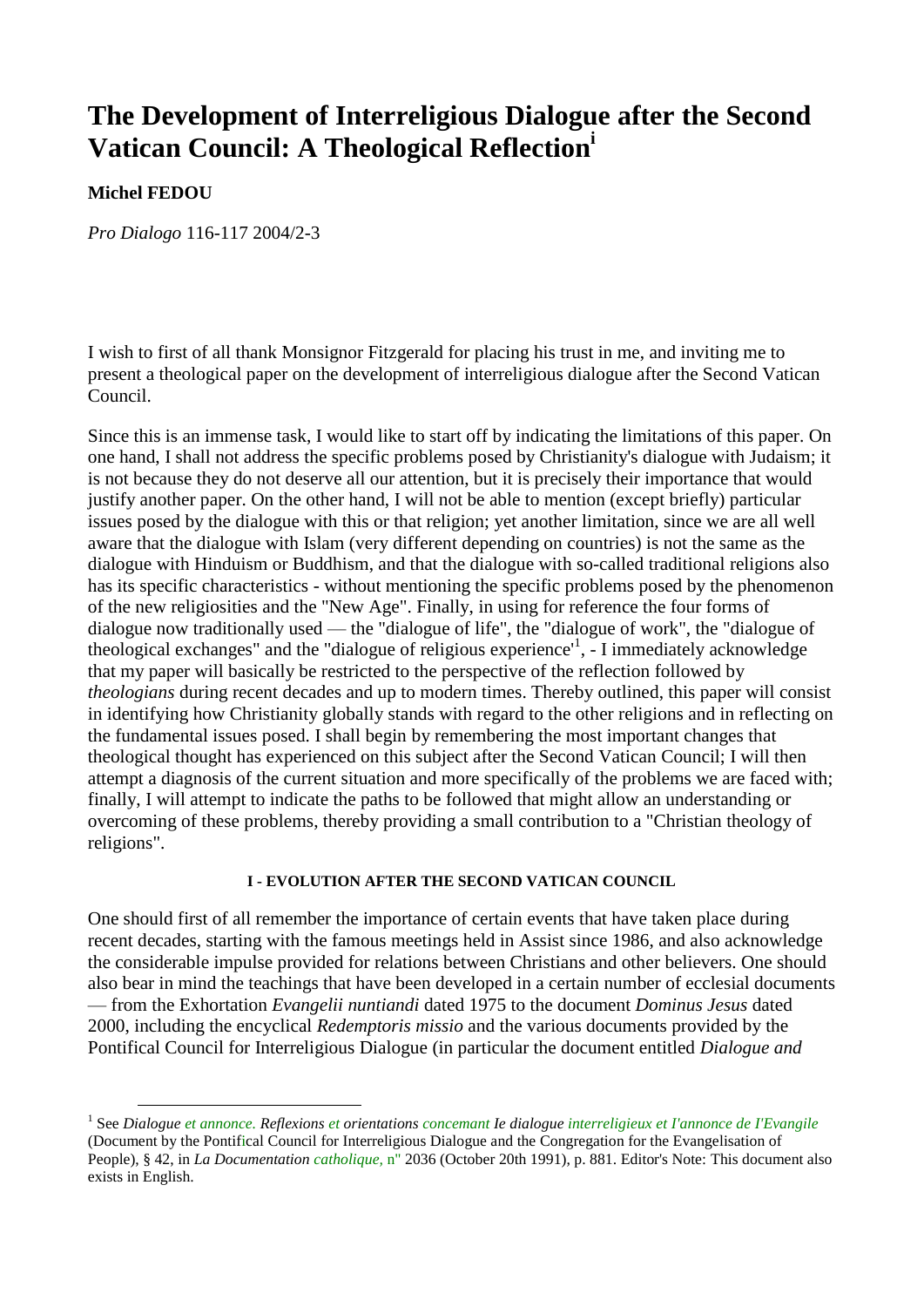*Proclamation*<sup>2</sup>. These documents bear witness to the precious reflections made on the requirements and modalities of an authentic dialogue; they also bear witness to a growing insistence with regard to the universal work of the Holy Spirit, while also reminding us of the fundamental enunciations of the faith about the uniqueness and universality of Jesus Christ.

I will not however try to comment on these different texts, but would rather — as I have mentioned — present here the principal changes that, on our subject, have marked the thoughts of theologians since the Second Vatican Council. Without claiming to be exhaustive<sup>3</sup>, it appears possible to distinguish at least three trends in the development of this paper.

1) The *first* trend appeared between the end of the 1970s and the beginning of the 1980s. Until then, fundamentally, one was in the presence of two concurrent positions: on one hand the position that, following the protestant school of thought linked to K. Barth or to H. Kraemer, vigorously emphasised the uniqueness of the Revelation provided by God in Christ and, therefore, leading to a severe assessment of the world of human religions; on the other hand there was a position that, within the framework of reflections proposed by Catholic theologians such as H. de Lubac and J. Danielou, and especially following the indications found in *Lumen gentium* and in *Nostra aetate,*  acknowledged religions as having values or "seeds of truth" that — on condition that these are separated from other elements marked by ignorance or sin — deserve to be included in the mystery of Christ and His mystical Body. Karl Rahner also situated himself within this second school of thought, although he provided a new inflexion with his famous concept of an "anonymous Christianity". Now, towards the end of the 1970s, a new debate emerged, caused by a current of thought called "pluralist", and that can be summarised as follows: the second position just mentioned, although preferable to the position assumed by K. Barm, must also be considered as insufficient because maintaining Christianity in a position of excellence and superiority; thereby not sufficiently acknowledging the plurality of religions in the world. It was not Hans Kiing who initiated this current; in his book *Etre chretien* he remained attached to the idea of a normative reference to Jesus Christ; it was rather theologians like John Hick and Paul Knitter who — with various nuances — tended to break away from the previously mentioned currents of thought. John Hick, in particular, became known for his famous metaphor of the Copernican revolution: until now, he explained, the other religions gravitated around Christianity like the sun rotates around the earth according to Ptolemy's ideas; at this point all religions (including Christianity) must be understood as gravitating around the "Ultimate reality". The arguments invoked were in part philosophical (no religion could pretend to have complete knowledge of the Absolute), and partly exegetical and theological (indicating that Jesus Himself referred to the reality of the "Kingdom", transcending all social, cultural or religious particularity, or even emphasising the difference between the historical Jesus and the universal Christ — according to R. Panikkar's formula: "Jesus is the Christ, but the Christ is more than Jesus"). As is well known, this school of thought spoke in favour of issues that not only would go beyond an excessively ecclesiocentric point of view, but equally a Christocentric point of view, and this to the advantage of a real "theocentrism" allowing

<sup>2</sup> *<sup>2</sup> Apostolic Exhortation by Paul VI* Evangelii nuntiandi, *in* La Documentation catholique, *n° 1689 (January 4th 1976), p. 1-22;* The Catholic Church's Attitude to believers from other religions. Reflections concerning dialogue and mission *(Secretariat for non-Christians), n" 1880 (September 2nd 1984), p. 844- 849; Encyclical by John Paul II* Redemptoris missio, ibid., *n° 2022 (February 17th 1991), p. 152-191;* Dialogue and Proclamation *(see previous note),* loc. cit., *p. 874-890;* Christianity and the religions *(International Theological Commission),* Catholic Documentation, *n" 2157 (April 6th 1997), p. 312- 332;* Dominus Jesus. Sur I'unicite et I'universalite salvifique de Jesus-Christ et de I'Eglise *(Declaration de la Congregation pour la Doctrine de la Foi),* ibid., *n" 2233 (1" octobre 2000), p. 812-822.*

<sup>&</sup>lt;sup>3</sup> For a detailed presentation of the schools of thought present see J. Dupuis, Vers une theologie chretienne du pluralisme religieux (also in English), Cerf, 1997, p. 195-237 et p. 271-306; see also M. Aebischer-Crettol, Vers un acumenisme interreligieux. Jalons pour une theologie chretienne du pluralisme religieux, Cerf, Paris, 2001, p. 317-629.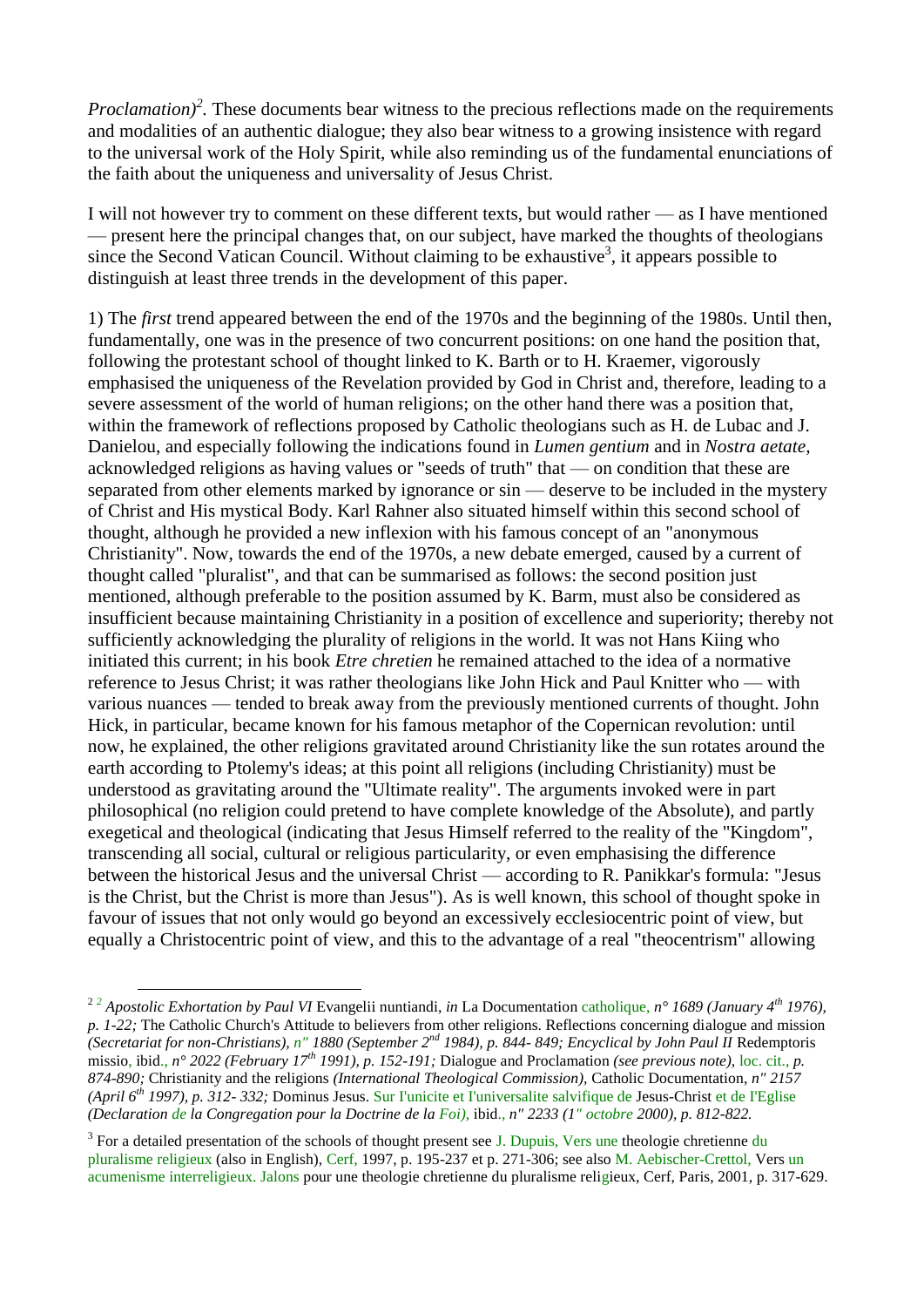the reference of humanity's different traditions to the transcendent mystery of the Absolute or to the "Ultimate reality".

One will observe that it is precisely with the 'pluralist' school of thought that the expression 'the theology of religions' developed, which had already been used by others but that until then had been quite marginal. This is per se extremely significant; the "pluralist" current is effectively marked by the conviction that the traditional problem of the "redemption of others" (and *a fortiori* the "redemption of the infidels", as previously said) is no longer pertinent and must be linked to an issue in which, far from simply taking an interest in the individual destiny of believers within the framework of more or less mistaken or sinful traditions, one now envisages religions as such in a more favourable light acknowledging them to have a positive meaning within God's plan. It is however this same pluralist current that also forged the categories of "exclusivism" and "inclusivism" to characterise previous positions: such categories, used as a sort of rejecting device, allowed precisely the self- definition of the current's own novelty. This said, one must emphasise that the "pluralist" current itself rediscovers very different tendencies. I wish in particular to attract attention to the difference between the 'pluralist' current as it appeared in England and the United States, on one hand, and the reflections of certain theologians defined as "pluralists" in the Asian context. In the first case the current effectively initially developed within the framework of a rather university-like research, the result of dissatisfaction caused by the "exclusivist" and "inclusivist" approaches; in the other case, initial concern was to start from the multi-religious context of Asian societies, while expecting theology to acknowledge such a context, to re-think in a pertinent manner Christianity's position with regard to other religions. It is however true that in practice there are common points between the theses presented by both one side and the other. The so-called 'pluralist' theologians did however share the same concern of distancing themselves from both "exclusivist" and "inclusivist" theologians, as proved by the collection, *The Myth of Christian Uniqueness. Toward a Pluralistic Theology of Religions* — which was answered from the "inclusivist" side by another collection entitled, *Christian Uniqueness Reconsidered. The Myth of a Pluralistic Theology of Religions<sup>4</sup> .*

2) This debate between "pluralism" and "inclusivism" itself encouraged a *second trend,* marked by the appearance of what one could call, using the words of Jacques Dupuis, a "Christian theology of religious pluralism". This last formula states the case clearly: on one hand there is the intention to not return to the "inclusivist" position, while on the other there is a clear distancing from forms of pluralism not respecting the Christian reference to Jesus Christ as the only mediator between God and humankind. This is effectively Jacques Dupuis's concern: he believes it necessary to move towards a "theology of religious pluralism", but aware of the difficulties raised by extreme forms of pluralism, he also indicates that "the Christian faith cannot avoid stating the constitutive uniqueness of Jesus Christ: in Him, historical particularity coincides with universal meaning<sup>5</sup>". I will not discuss here Jacques Dupuis' precise arguments, nor the debates his work *(Towards a Christian theology of religious pluralism<sup>6</sup> )* gave rise to. It is sufficient to emphasise his position in the field of

<sup>4</sup> *'J. Hick and P. Knitter ed..* The Myth of Christian Uniqueness. Toward a Pluralistic Theology of Religions, *Maryknoll, Orbis Books, New York, 1987; G. D'Costa ed.,* Christian Uniqueness Reconsidered. The hlyth of a Pluralistic Theology of Religions, *Maryknoll, Orbis Books, New York, 1990.*

<sup>5</sup> J. Dupuis, *op. cit.,* Cerf, 1997, p. 461; see also his most recent book. *La rencontre du christianisme et des religions. De I'affrontement au dialogue* (translated from Italian), Cerf, Paris, 2002, in particular p. 244-247.

<sup>6</sup> 6 See Dupuis, '"The Truth Will Make you Free': The Theology of Religious Pluralism Revisited", in *Louvain Studies,* 24 (1999/3), p. 211-263); M. L. Fitzgerald, "Jacques Dupuis, Toward a Christian Theology of Pluralism", in *Pro Dialogo,* 108 (2001/3). p. 334-341; *Notification de la Congregation pour la Doctrine de la Foi au P. Jacques Dupuis s.j.,* in *La Documentation catholique,* n" 2244 (March 18th 2001), p. 271-273; Commentaire de la Notification, *ibid.,* p. 273-276.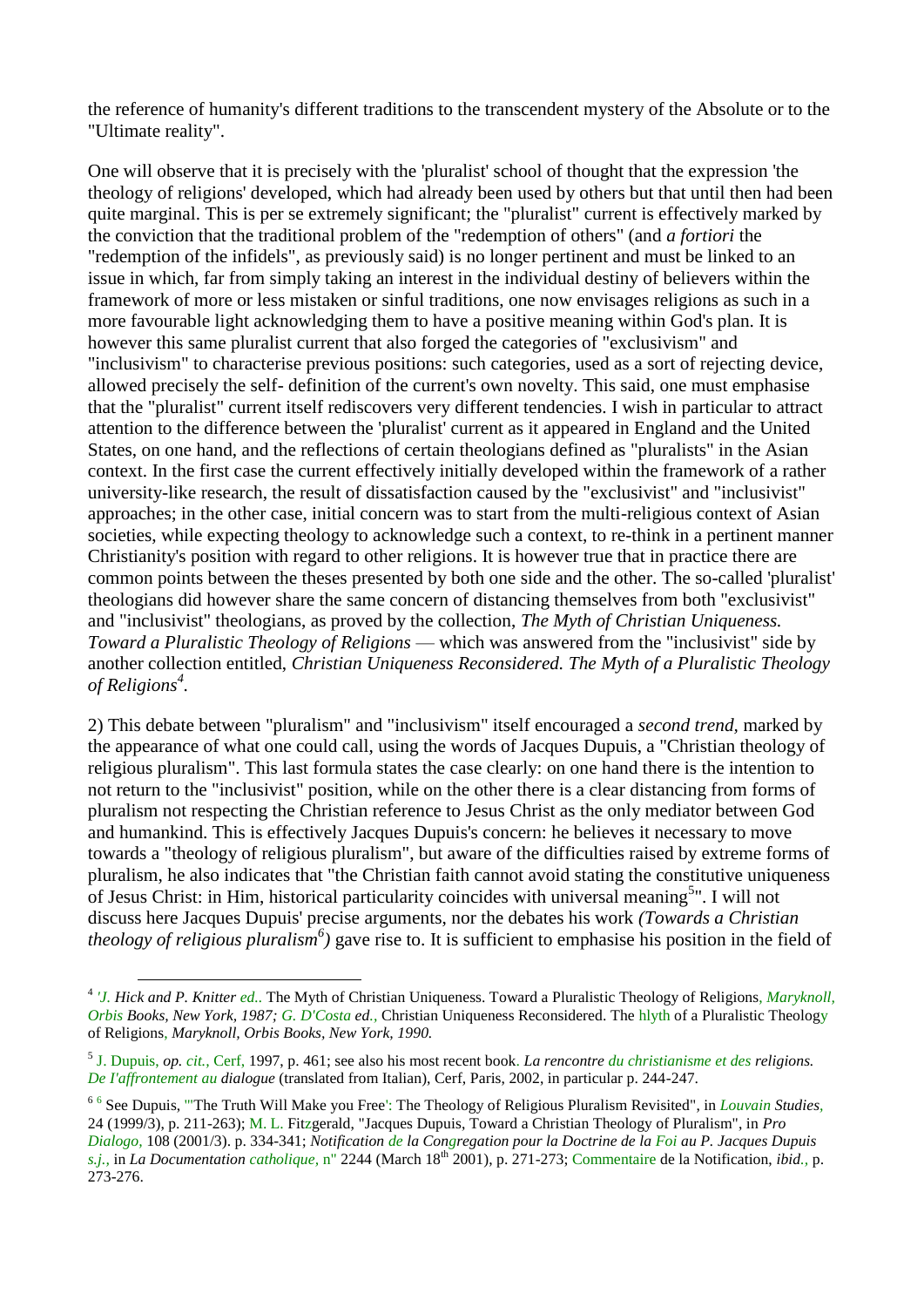the theology of religions: a position which is neither that of classical "inclusivism" nor that of "extreme pluralism", but which, within the framework of the discussion with the most radical pluralist theologians, makes an effort to preserve the reference to Jesus Christ as the only mediator between God and humankind. This is also Claude Geffre's idea: on one hand he is persuaded that one must speak of religious pluralism "no longer simply effectively, but in *principle",* in the sense that this pluralism "is *wanted* by God" or to say the least "is part of God's mysterious plan"; on the other hand he believes that "it is possible to continue to claim for oneself the uniqueness of Christ's mediation without falling into the mistakes and risks posed by a Christian imperialism, intolerable as far as other religions are concerned and dissuasive as regards to all dialogue"; in distancing himself from J. Hick's thesis, he presents the mystery of Jesus Christ as the "universal reality" specifying that: "Instead of dismissing the scandal of the Incarnation as an encounter between the absolute and the relative, it is in analysing in depth this encounter that it becomes possible to ensure Christ's universality, and therefore that of Christianity - avoiding at the same time the hurdle of imperialism as regards to the real attitude of Christians when faced with their non-Christian interlocutors<sup>7</sup>".

3) A *third trend* can be found in the recent evolution of the theology of religions. It is negatively characterised by a certain distancing from the problems of the "pluralist" theologies, from their manner of crystallising debates around the opposition between "exclusivism", "inclusivism" and "pluralism", and more fundamentally from their dominant concern with affirming the role of religions in God's plan. Positively, it is mainly animated by concern for taking into account the real experience of the interreligious encounter and, within the same context, fully acknowledging the singularity of Christianity — the acknowledgement of this singularity not understood as an obstacle to dialogue but rather as how it is able to provide it with its real foundation, for the benefit of humankind. This is for example the position assumed by Jean-Marc Aveline: "I do not believe that, for the years to come, the most important question will be that of the role of religions as far as redemption is concerned, although I acknowledge that the fact that this question as it has been posed, marked a decisive stage in recent theology's history. I believe instead that the dynamics of theological research will instead lead to the inner vibration that occurs in the intelligence of faith once, on one hand, one accepts to consider the *otherness,* the hidden, the irreducible part of Himself that is inherent to the revelation that God gives in Jesus Christ according to the confession of evangelical testimony, and also accepting to understand God's revelation as a *commitment* to the redemption of the world, and the Church's mission as the renewed expression of this commitment in view of the Kingdom<sup>8</sup>". Within this perspective, there is no reason therefore to reflect on the place the different religions occupy in God's plan — after all who are we to pronounce an opinion on this issue? —; what is instead required from Christians is that they should fully acknowledge the singularity of their own tradition and that, based on this, they be fully committed in the encounter with other believers, concerned with contributing in this manner also to justice and peace.

These are at least three of the trends that have appeared during the past two or three decades. Obviously they are not sufficient for providing a complete picture of recent evolutions, but they do provide a few reference points and thereby prepare us for a diagnosis of the current situation.

#### **II - A DIAGNOSIS OF THE CURRENT SITUATION**

<sup>7</sup> Cl. Geffre, *Profession Theologien. Quelle pensee chretienne pour Ie XXI siecle?* Entretiens avec Gwendoline Jarczyck, Albin Michel, 1999, p. 139, 143 et 145-146.

<sup>8</sup> J.-M. Aveline, "Le dialogue interreligieux, chemin d'esperance pour 1'humanite", in *Chemins de dialogue,* 21 (May 2003), p. 33-34. Also see the fundamental study be the same author: *L'enjeu christologique en theologie des religions, l^e debat Tillich - Troeltsch,* Cerf, Paris, 2003.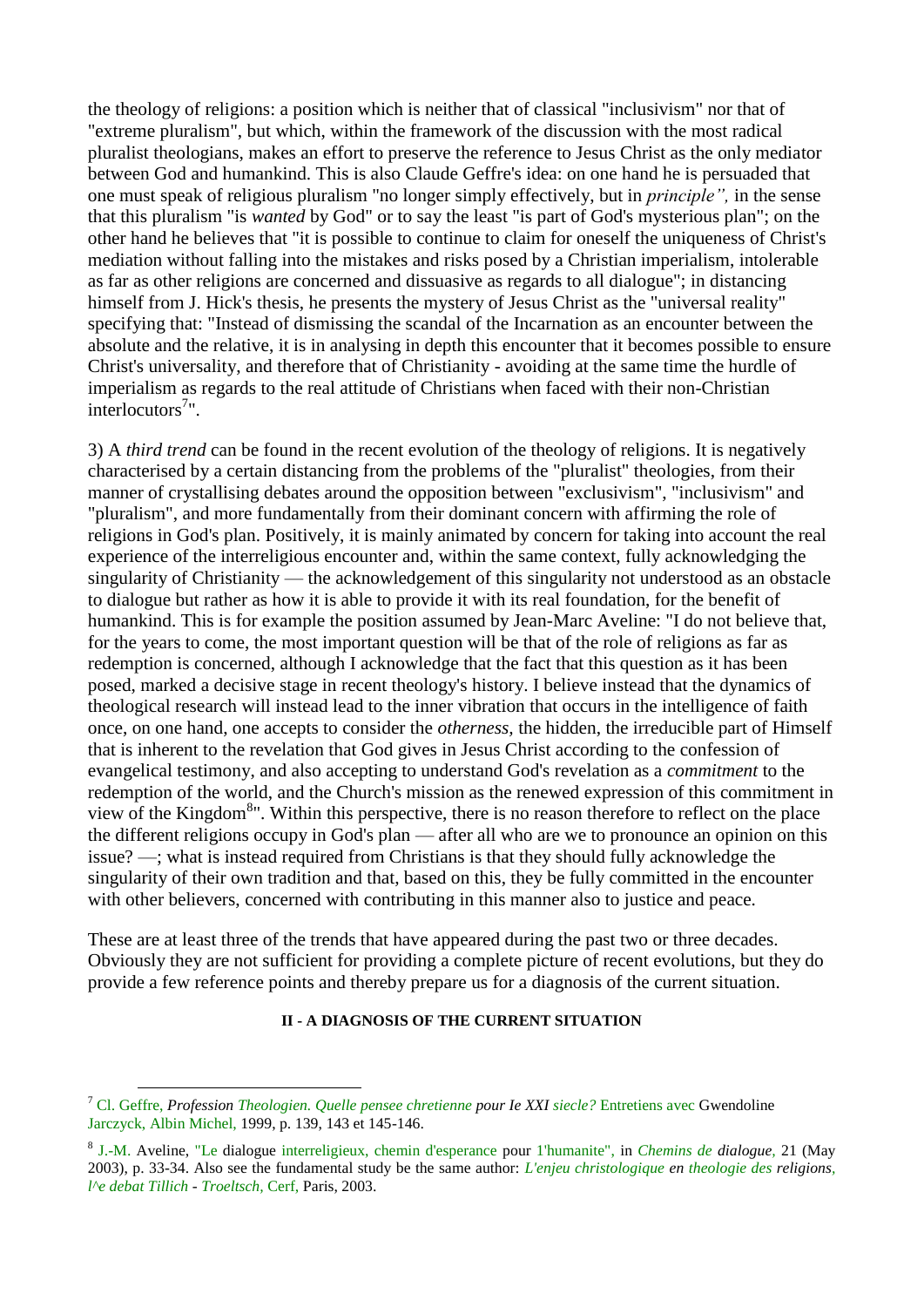It is not necessary to insist on the precious acquisitions of the recent period. Generally speaking, one cannot help being impressed by the considerable development of reflections on Christianity and other religions, a reflection however that does not simply apply to a specific field of Christian theology, but that progressively involves all Christian theology. There are various experiences: without being able to return to the specific contribution of the Church's texts as well as meetings and dialogues organised in the field, let us at least remember that theological literature has been enriched, all at once, with a considerable number of documents of global or systematic importance in the field of the theology of religions, but also with numerous particular studies that have allowed the comparison, on various subjects, of the doctrines and practices of different religions. The debates themselves among the different schools of thought previously mentioned, have greatly contributed to a more in-depth analysis of the reflection, both by the manner in which they emphasised the limitations of certain positions and the solutions they attempted to propose.

The ascertainment of such development must not however prevent us from identifying the difficulties present, since each in its ways reveals paths still to be followed. I wish to at least list the most important among these.

A *first difficulty* concerns the diversity of situations, mentioned at the very beginning of this paper. To provide only one example, at times reflections formulated in an Indian context — and marked by a legitimate concern of opening to the spiritual richness of Hinduism - do not appear transposable to the situation in the Near East and the Middle East, where Christian communities are confronted with a strong Islamic majority, or to the situation in Western Europe where Christianity is both weakened by the increasing competition posed by certain religions, by the phenomenon of a "new religiosity" and (in the case of France) by the resurgence of militant secularism.

A *second difficulty* arises from the very evolutions I mentioned earlier. The debates held between "inclusivism" and "pluralism", like those ongoing also within the "pluralist" current, emphasise a basic issue: how far can one go in stating the positive role played by other religions in God's plan? On one hand, for example, is it possible to be satisfied with the traditional "inclusivist" position that, due to the manner in which it positions other religions compared to Christianity, risks providing Christianity with a superior status and limiting instead the possibility of an authentic dialogue? But on the other hand, one could ask whether, by acknowledging excessively globally the positive role of other religions in God's plan, one does not risk concealing the incompatibilities that necessarily exist between these religions and Christianity? Does one not above all risk damaging what is usually called the "uniqueness of Christ"?

The *third difficulty* consists precisely in this issue of the uniqueness of Christ. I consider this the most radical issue. Of course, one should first eliminate a few misunderstandings on this subject; effectively, it can happen that Asian theologians challenge the insistence shown by Western theology about the uniqueness of Christ, but that above all they challenge the manner in which Christianity has wanted to impose the Christian faith to the disadvantage of values spread by Asia's great religious traditions; if correctly understood, their criticism effectively concerns a degree of ostentation shown by Christianity in its behaviour with regard to others, and not on the statement concerning the uniqueness of Christ as such. However, once this misunderstanding has been removed, the basic issue appears in all its radicalism: imagine that Christianity had never attempted to impose itself on anyone, imagine it is perfectly respectful of the right of other believers to profess their own faith, does it not at least remain the bearer of an unprecedented claim due to what is inscribed in the heart of the profession of the Christian faith — acknowledging the man Jesus as "the Only Son", as the "only mediator between God and humankind", as the "only Saviour"? And since it is impossible to relativise an enunciation so central to the Christian faith, the question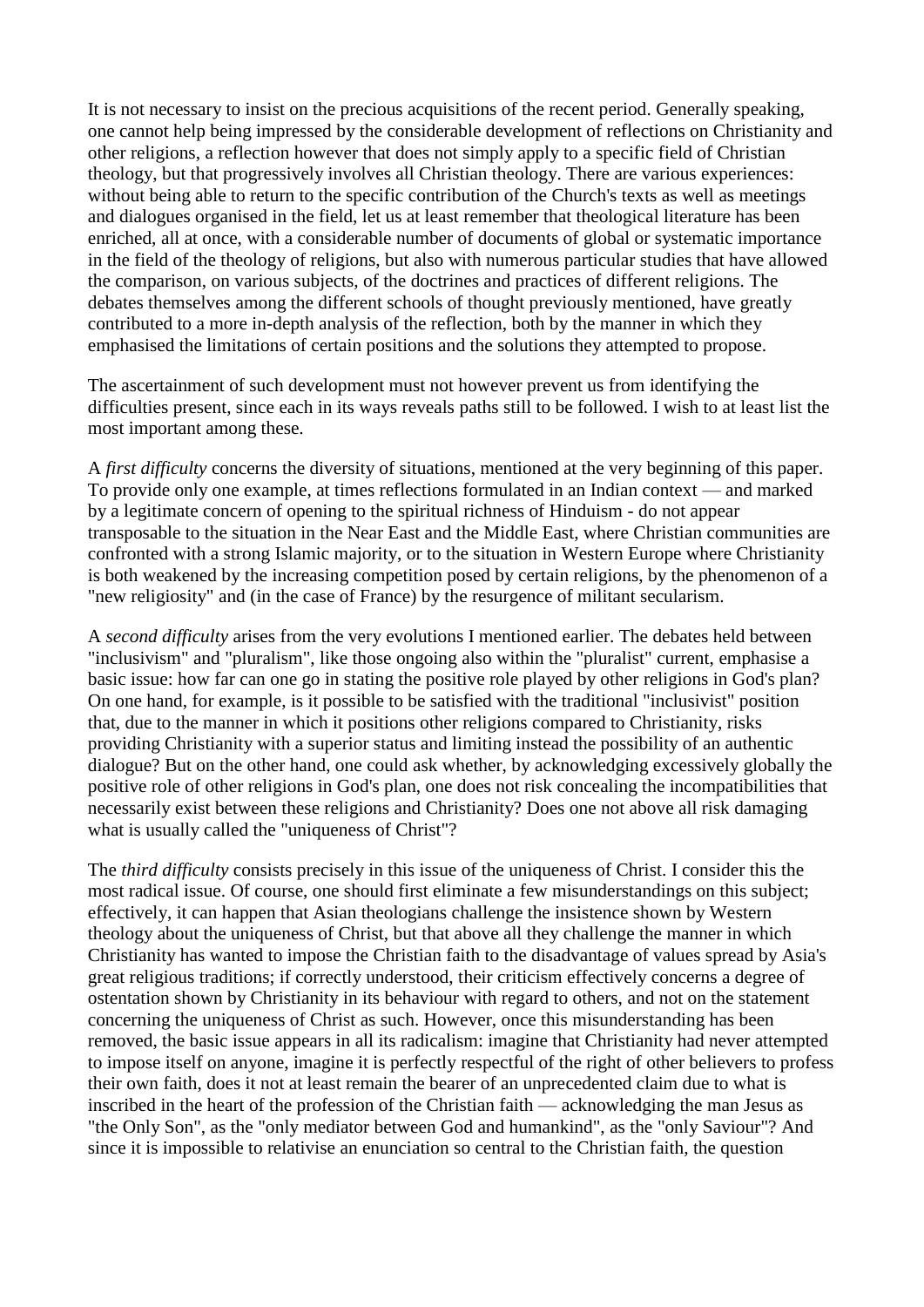becomes therefore: how does one justify such an enunciation in times in which we are marked by such an acute conscience regarding the plurality of religions?

This issue becomes a real one in situations known as "dual belonging" or "multiple belonging", which leads us to become aware of a *fourth difficulty* — that of coexistence between adhering to the Christian faith and references to practices and beliefs belonging to other traditions. The problem appears in various ways; in some cases it is men and women who, having become Christians, remain attached to certain aspects of their own cultural and religious traditions (this applies often to certain African societies or the Asian context);

or they are Christians who follow practices or beliefs close to Hinduism or Buddhism, often seen in Western Europe or in North America. In many cases, of course, the Christians in question only superficially follow other traditions, without their faith being really affected; often these borrowed elements are basically cultural, and as such do not affect their basic adhesion to Christianity. At times, however, one is in the presence of a pure and simple juxtaposition between practices and beliefs that cannot easily be reconciled. Hence the problem: how should one theologically interpret the situations of dual or multiple belonging? Can one in certain cases admit their legitimacy, if the Christian belonging remains dominant and relativised, due to the extent of elements borrowed from other traditions? Should one on the contrary fear the risk of "syncretistic" confusions that could seriously damage the Christian identity? One however discovers the limitations of a theology that, in its way of confronting the problem of relations between Christianity and other religions, appears not to pay attention to these phenomena of our times — phenomena that are without doubt increasing to the same extent that a mingling of culture and religion marks these times of "globalisation".

The evolutions of the theology of religions place us in the presence of a *fifth difficulty:* how does one justify the Church's evangelising role and work? We see here, in a sense, an inversion of what was the global movement of theological reflections after the Second Vatican Council. It has often been said that, effectively, the immediately post-Council theology had been centred on the question of the Church, and that after that it showed greater interest in issues concerning Christ, to then at last address the issue of the Triune God. Now, did the problems raised by Christianity's debate with the religions not lead to following the same path in the opposite direction? To the extent that the issue concerning God- is considered as the principle question here (in particular within the framework of the so-called "pluralist" currents, often denned as "theocentric"), one inevitably not only once again questions Christology (as I mentioned with regard to debates about the uniqueness of Christ), but once again addresses also the strictly ecclesiological issue. It is the very radicalness of the questions raised by the pluralist theology of religions that moves us in this direction; in fact, if this theology considers that religions have a positive meaning in the history of redemption, the problem still arises with all its force: why the Church? Even if renouncing (as one should) the straightforward interpretation of the saying "no salvation outside the Church", should one not at least justify the role of the Church and her mission of announcing the Gospel within the context of our multi-religious situation?

Finally I wish to recall a *sixth difficulty* that is not in the same league as the previous ones, but that also requires consideration: the issue linked to interreligious violence. Of course we are not unaware that this violence is to a great extent political; how could one deny, however, that in many cases this violence is linked to certain strictly religious schools of thought? The date of September 11<sup>th</sup> had already assumed a symbolic value: can the theology of religions ignore the fact that violence has to be resorted to in the name of a certain understanding of Islam, and that, in the opposite sense, a war has been declared against Iraq, suspected of being a centre of terrorism called "Islamist"? Can this theology also ignore other forms of violence, political of course, but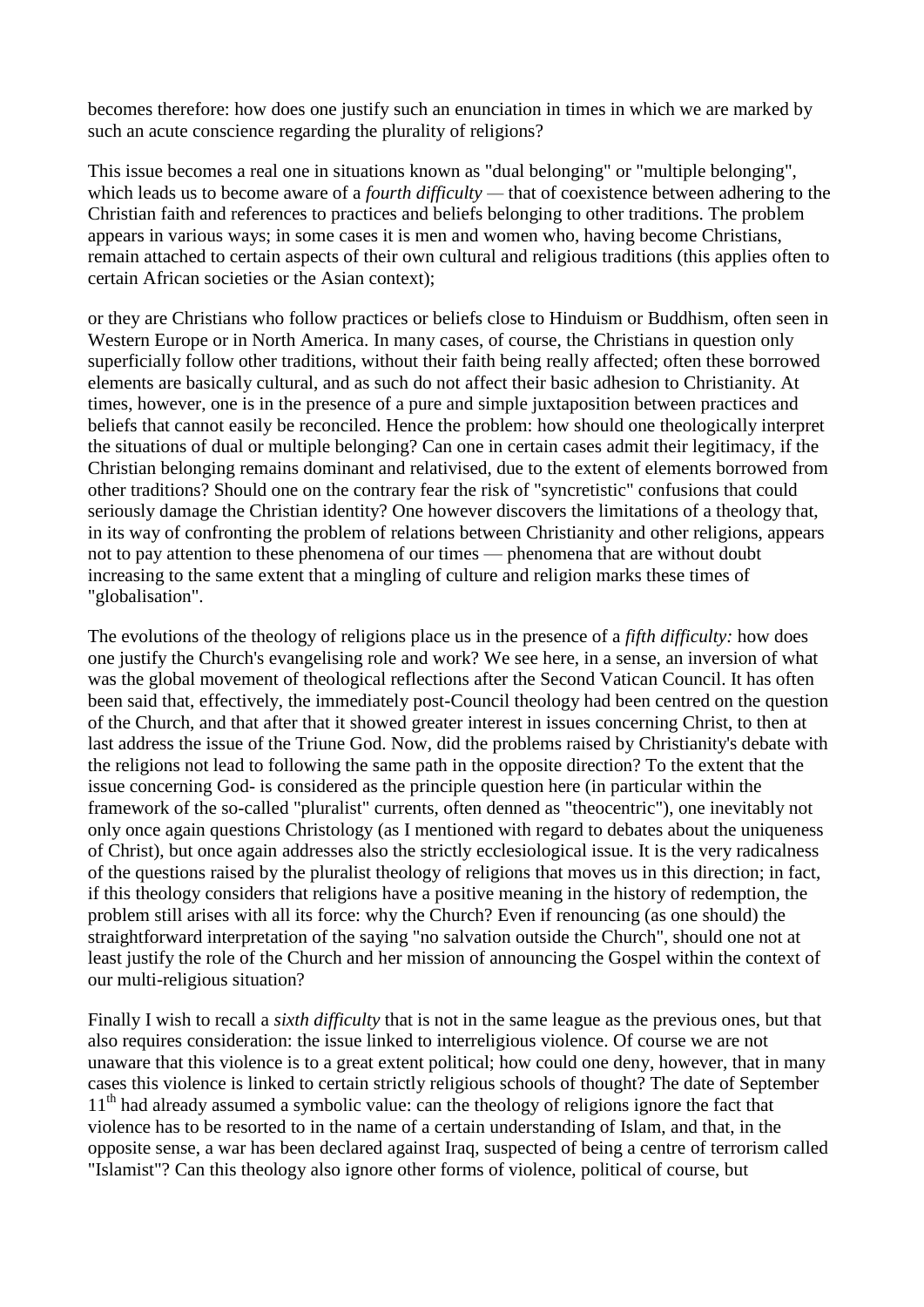nonetheless linked to religions, that have occurred for a number of decades in various parts of the world — whether in the Near East, India, and Pakistan, or in Sri Lanka? This does not mean ignoring all the efforts for peace, and in particular rejoicing at the initiatives undertaken by Pope John Paul II since the famous meeting in Assist, as well as by the Pontifical Council for Justice and Peace; however the recurrence or at times even the development of forms of violence — more or less linked to religious traditions — should of course invite theology to reflect on these forms of violence, that in part feed on references to religious matters and claim to find in these the ultimate foundations for their legitimacy.

The difficulties I have observed are, as one can see, of great importance and it would be foolish to expect excessively immediate answers to be provided. I will therefore not attempt to re-address them systematically, but I will try at least to provide a few paths that the theology of religions could follow in attempting to clarify and overcome these problems.

### **III- PROSPECTS FOR THE FUTURE**

I begin by reminding you of the central text in the *Nostra Aetate* about the Church's relations with other religions:

"The Catholic Church rejects nothing that is true and holy in these religions. She regards with sincere reverence those ways of conduct and of life, those precepts and teachings which, though differing in many aspects from the ones she holds and sets forth, nonetheless often reflect a ray of that Truth which enlightens all men. Indeed, she proclaims, and ever must proclaim Christ 'the way, the truth, and the life' (John 14:6), in whom men may find the fullness of religious life, in whom God has reconciled all things to himself".<sup>9</sup>

This carefully balanced document invites two requirements to be instantly formulated which the whole of Christian theology of religions must make the effort to consider. The first is a need for "respect" for what is "true and holy" in other religions; one should of course add, based on other parts of the Declaration *Nostra Aetate,* that this respect should not only concern that which "is true and holy" but must also characterise the attitude with regard to other believers themselves (it is this that is more emphasised in the Declaration's first and last paragraphs). One will observe an important point: as far as religions proper are concerned, the Declaration obviously does not state that all is true and holy in other religions, but acknowledges that there are a number of divergences between their practices or doctrines and those of Christianity; but there are elements of truth and holiness in other religions, and the text's first objective is precisely an invitation to "respect them". The second requirement is that of faithfulness to Christ, who is not here qualified as "unique", but about Whom numerous expressions provide us with the equivalent: Christ Himself is "the way, the truth and the life", it is in Him that "men may find the fullness of religious life", it is in Him that "God has reconciled all things to Himself.

Hence two requirements: this is the teaching of the Second Vatican Council, a teaching that would often be repeated in the Magisterium's documents during the following decades and that represents a rule for all Christian theology of religions. One must not ignore that these two requirements are so to speak in mutual tension; this must precisely be a fruitful tension and not at all a contradiction. In wishing to correctly interpret this tension, it is not for example enough to say: "one must respect other believers or all that is true and holy in them, *but* one must also be faithful to one's faith"; the two requirements must not be understood as being conflicting, they are rather to be grasped in their articulation and even in their fundamental unity.

 $\overline{a}$ 9 *Nostra Aetate, §2.*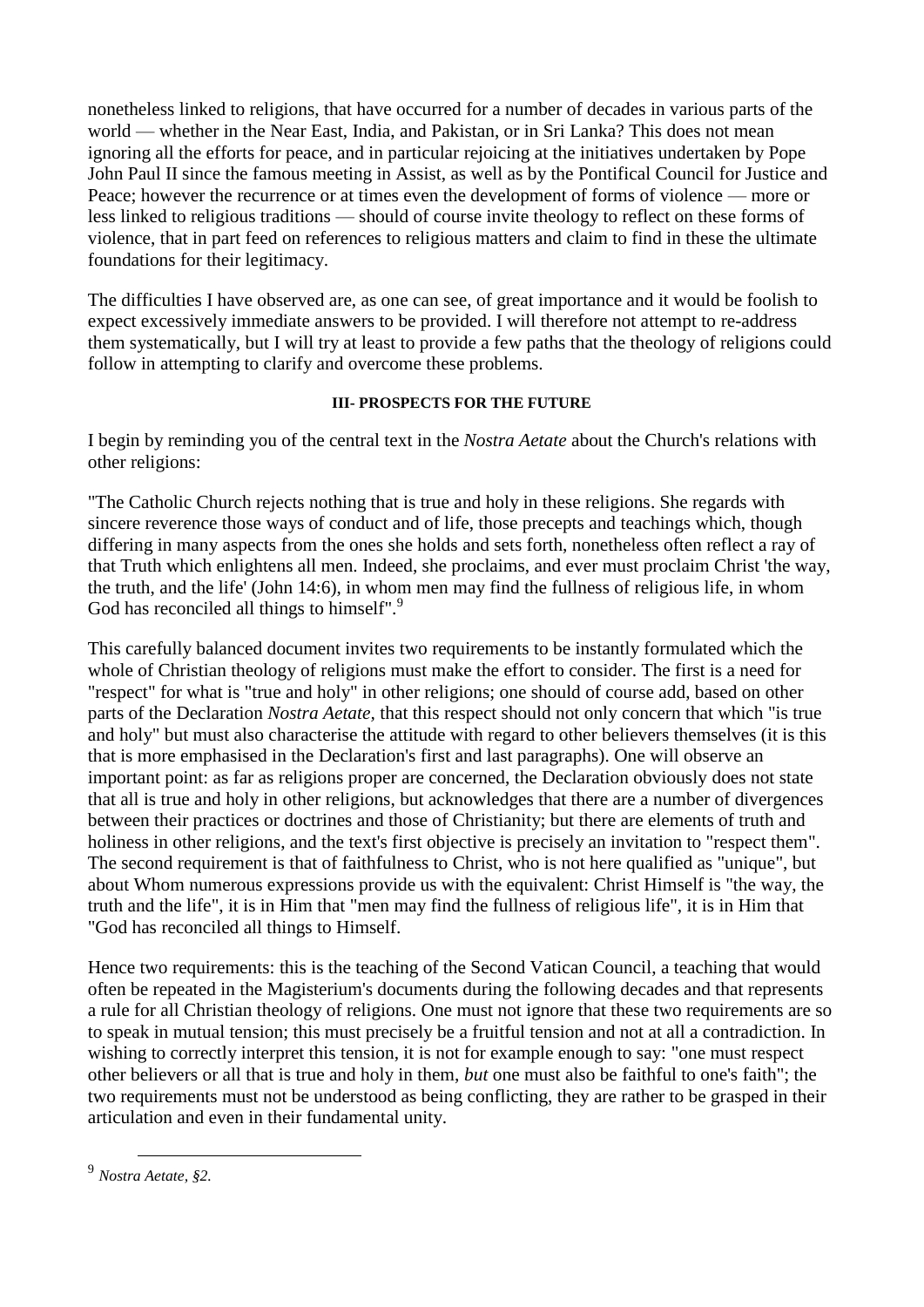Hence the impact on the theology of religions. Seriously considering *the two* requirements just mentioned, obviously involves excluding the possibility of still reasoning in the traditional perspective of the "salvation of the infidels": accepting that other believers can be saved *in spite of* their religions, which are globally mistaken and sinful, would mean forgetting one of the requirements enunciated by the Council, acknowledging all "that is true and holy" in these religions. Hence the impact on the theology of religions. However seriously considering *both* requirements mentioned, equally excludes, in a Christian perspective, being able to consider all religions as being globally true and holy: such an intention (in addition to not considering the real divergences between religions) would sacrifice the second requirement already enunciated by the Council, that of faithfulness to Christ, who Christians do not consider one religious founder among others, but who is "the way, the truth and the life", and it is in His light that all religions must be discerned and assessed. One could also ask oneself, paradoxically, whether the same intention would not also affect the first requirement, to the extent that an excessively global manner of speech with regard to the positive value of religions in God's plan would — no less than the so-called "inclusivist position" - risk appearing as an insufficiently respectful statement with regard to other religions, about which Christianity would seem to claim to know *all* the significance in human history and in the economy of salvation. Is it not already a lot to dare to acknowledge what "is true and holy" in other religions, and does respect not imply that one renounces complete knowledge of what they represent within God's plan?

The reference to the two requirements formulated by the Second Vatican Council does not however only help in distancing oneself from approaches that would not be satisfactory from this point of view. It is also a positive invitation to specify the paths following which a Christian theology of religions could precisely and seriously address these two requirements — without opposing one to the other, without being content with juxtaposing them, but rather attempting to acknowledge their fundamental unity. Such a theology should above all answer the following question: how should one account for the Christian faith, not *in spite of the* need for respect with regard to other believers or the values of their traditions, but *with the very attitude* of this respect? Of course, if one turns the question around: how is this respect to be expressed, not *in spite of our* love for Jesus Christ, but *within the framework* of our adhesion to Him and also in the name of our beliefs?

This is the crucial question we are faced with today. Without claiming to solve it in all its aspects, I would like to at least suggest four stages that a Christian theology of religions must follow to honour this issue and to also answer some of the difficulties I have mentioned in part two of this paper.

## *1) The first stage consists in undertaking a critical discernment of our history as far as Christianity's relations with other religions are concerned*

A number of clarifications are needed here. First of all the expression "critical discernment" is not necessarily endowed with a negative meaning; if one bears in mind the etymology of the word "critical", it indicates rather something involving choice, or "judgement", allowing one to identify what is neither good nor just, but that also allows the acknowledgment of the values present. On the other hand the expression "critical discernment" does not imply that we must position ourselves as accusers with regard to the past: furthermore we could easily give in to anachronism, assessing the past in the light of today's criteria, we must not forget that the ultimate judgement is nothing to do with us, but arises from the mystery of God.

What however authorises us to pass judgement on the past? And I would even say: what obliges us to do so? On the one hand, due to the fact that we ourselves are members of the humankind that preceded us, we cannot remain indifferent with regard to what has been done and said: saying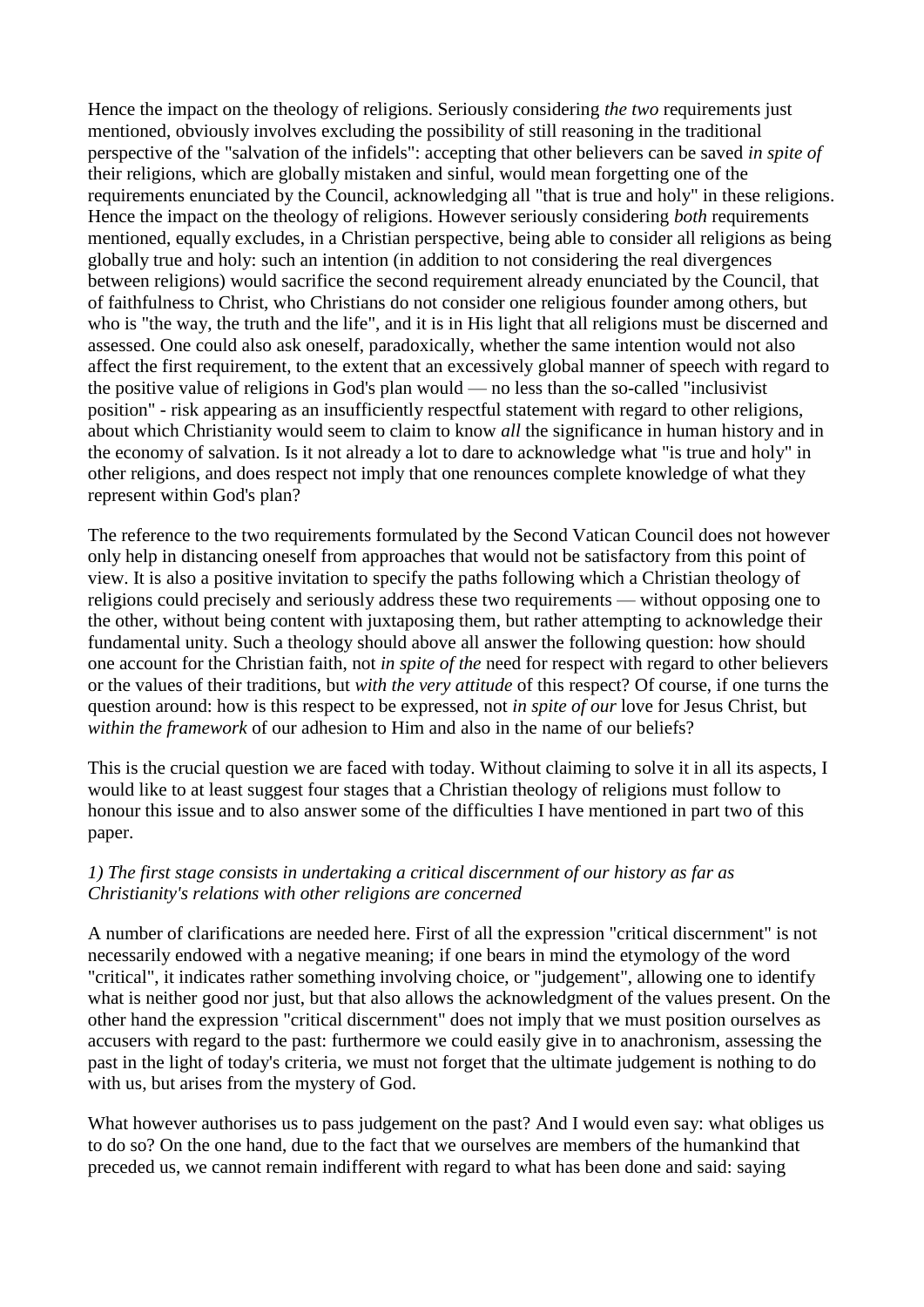nothing on this subject would mean failing in our responsibilities — just as we would be failing in our responsibilities if we refused to assume a position among our contemporaries to approve what they say that is good, or pronounce our disagreement with those who seem to us mistaken or unjust. What on the other hand pushes us to reanalyse our past in a "critical" manner, are those very requirements previously mentioned — the need for respect as regards to other believers or all that is true and holy in their religions, the need for faithfulness to Jesus Christ as "the way, the truth and the life". These are not requirements we ourselves have formulated (although we totally make them our own), but requirements that today seem to us inspired by the Gospel itself: this is clear for the second requirement, that involving faithfulness to Christ, but the same applies to the first requirement - at least in the sense in which the Gospel, although it does not speak of religions as we do today, preconises clearly a refusal of violence and a radical attitude of respect as far as others are concerned. In attempting therefore a critical discernment of our history, we do not claim to judge this history from our own point of view, but to observe it with eyes enlightened by the light of the Gospel and allowing us to discover a subject to be "confessed "in the Augustinian sense of the word - the confession of sins of course, but also celebration for all testimony of truth and holiness, and this in the presence of others and also watched by God.

This task has already begun, as confirmed by the "declarations of repentance" seen during the last one or two decades and especially those addressing forms of anti-Semitism to which Christians succumbed in the course of history, or during the  $20<sup>th</sup>$  Century, but also those that address all the forms of violence unleashed against other believers in the name of the "true religion". Acknowledging these forms of violence does not call into doubt the sincerity of Christians who wished to remain entirely faithful to Christ's Gospel to the extent of sacrificing their own lives, as happened during the Crusades; but it means acknowledging that the violence perpetrated against other believers, whatever the motivation, is objectively contrary to the Gospel's fundamental requirements, and the declarations of repentance have the merit of publicly acknowledging this and asking for pardon. Of course one must hope that other believers will do the same as regards their respective traditions: other religions too have used violence against Christianity in past centuries. But we cannot do this for them; what instead is our duty is to bear witness ourselves that we acknowledge Christianity's faults with regard to respect for other believers. And of course we must also recognise faults with regard to another requirement, that of faithfulness to Christ; it is however true that in the days known as those of "Christendom" (and no doubt unlike present times), it was not above all faith in Christ as the only Saviour that was lacking, but the problem consisted rather in the fact that in the name of this faith one did not back away from all kinds of violence against other believers.

We should however also not forget that a "confession" does not only concern the confession of sins. A critical discernment of our tradition should above all acknowledge all that, in past history, witnessed a correct attitude as regards to the Gospel: above all of course, faith in Jesus of Nazareth as the only Son of God, but also a certain manner of considering the destiny of others (paying attention to seriously address the Biblical revelation of a plan for universal salvation), and even an evangelical manner of behaving in relations with other believers (as revealed by the testimony of Francis of Assist in his encounter with Muslims). Acknowledging this is also part of the "critical discernment" of our tradition. Perhaps we do not often emphasise this enough, running the risk of considering the past as a simple contrast for emphasising our current attitude (instead of finding there also encouragements or promises for our times), above all running the risk of sinning with ingratitude as regards to God and those who bore witness to Him following the Gospel.

Whether however it is a question of remembering mistakes made or those who bore testimony to Christ's Gospel, what matters is to understand that the task we are faced with is today demanded by the very requirements of the Second Vatican Council in *Nostra Aetate.* It is both faithfulness to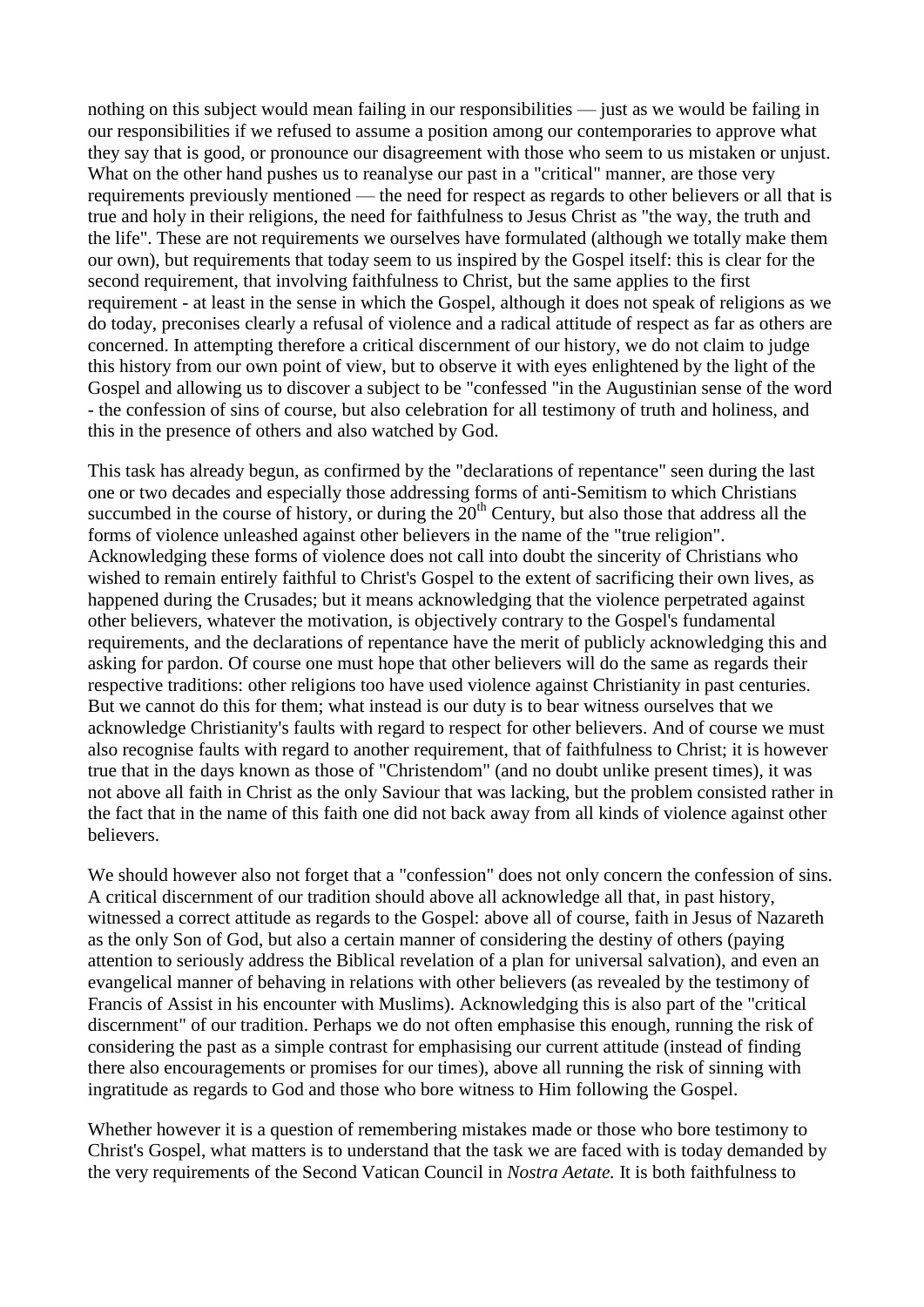Christ and the imperative involving respect for other believers which oblige us to undertake this journey in memory. One should hope that addressing the past will contribute on one hand to our own purification, and on the other to reconciliation with believers of other religions (assuming, let us repeat, that they undertake the same task of addressing their own traditions). Accomplishing such a task already indicates certifying — through the mediation of an analysis of history — our devotion to the two requirements of faithfulness and respect.

But this mediation of an analysis of history is obviously not enough. It is today also that we must bear witness to faith in Christ, while respecting other believers — hence the second and third stages of our reflection, with the second being centred on the issue of Jesus Christ as "unique", and the third consisting in showing how witness borne to Jesus Christ does not exclude, but on the contrary implies, respect for other believers.

## *2) The second stage therefore addresses the acknowledgment of Jesus Christ as "unique*

In insisting on this point, I do not intend to address the development of a theology of the Holy Spirit that, if correctly understood, really helps to envisage God's communication within the world of religious traditions. But it is not precisely this theology of the Holy Spirit that is the problem today; it is rather the strictly Christological issue, and hence it is to this that we should initially address our reflections.

Of course, as I shall repeat later, the acknowledgment of Jesus Christ is part of a profession of faith that, as such, cannot be imposed on others. On the other hand, it is important to repeat that certain misunderstandings must be dispelled. Therefore, when we speak of the uniqueness of Jesus Christ, it is Jesus Christ we are discussing and not at all Christianity that in this or that figure it has assumed in the course of history (this is an important point, because as previously mentioned, it happens that one denounces the affirmation of the uniqueness of Christ as a "western" affirmation; the confusion can no doubt be explained by the fact that, in the practices of western missionaries, the proclamation of Jesus Christ, the Lord and Saviour of all, was often mingled with certain pretexts western Christianity had in imposing itself in other continents; but this is precisely an induced confusion). One should also, to a certain extent, distinguish the affirmation of the oneness of Christ from an affirmation that would lead to the uniqueness of Christianity as such; or more exactly, if Christianity is to be acknowledged as unique among religions, it is precisely (from what is here our point of view) as the testimony of Jesus Christ who, himself, is "unique" in a totally radical sense.

Hence we once again return to this uniqueness of Christ with all misunderstandings dispelled. There is in this a crucial affirmation, which certainly could be expressed in other manners as well, but for which a Christian theology of religions cannot in any manner conceal or even diminish its importance. To understand this it is sufficient to start from the Gospel itself and the manner in which Jesus is revealed to us: He is not only unique in the sense that all human beings are unique, or even only in the sense that He is an eminent man among all men ("never before has anyone spoken like this one<sup>10</sup>", shouted the guards notes the *Gospel according to John*); He is unique in a unique sense, as indicated by many famous expressions in the New Testament — for example the one in the *Gospel according to John* who speaks of the son as the "only Son" *(Monogenesis),* or the one in the *First Letter to Timothy* describing Jesus as the "one mediator between God and the human race", or the one in the *Letter to the Hebrews* presenting the Son as a great Priest who offered himself "one sacrifice for sins", and many more such expressions $11$ ...

 $10$  John 7,46.

<sup>&</sup>lt;sup>11</sup> See John 1,18; 1 Tim 2,5; He 10.10; also see John 14.6; Ac 4,12; Ph 2.9 et 11; He 1,2; Ap 1,17 and 21,6.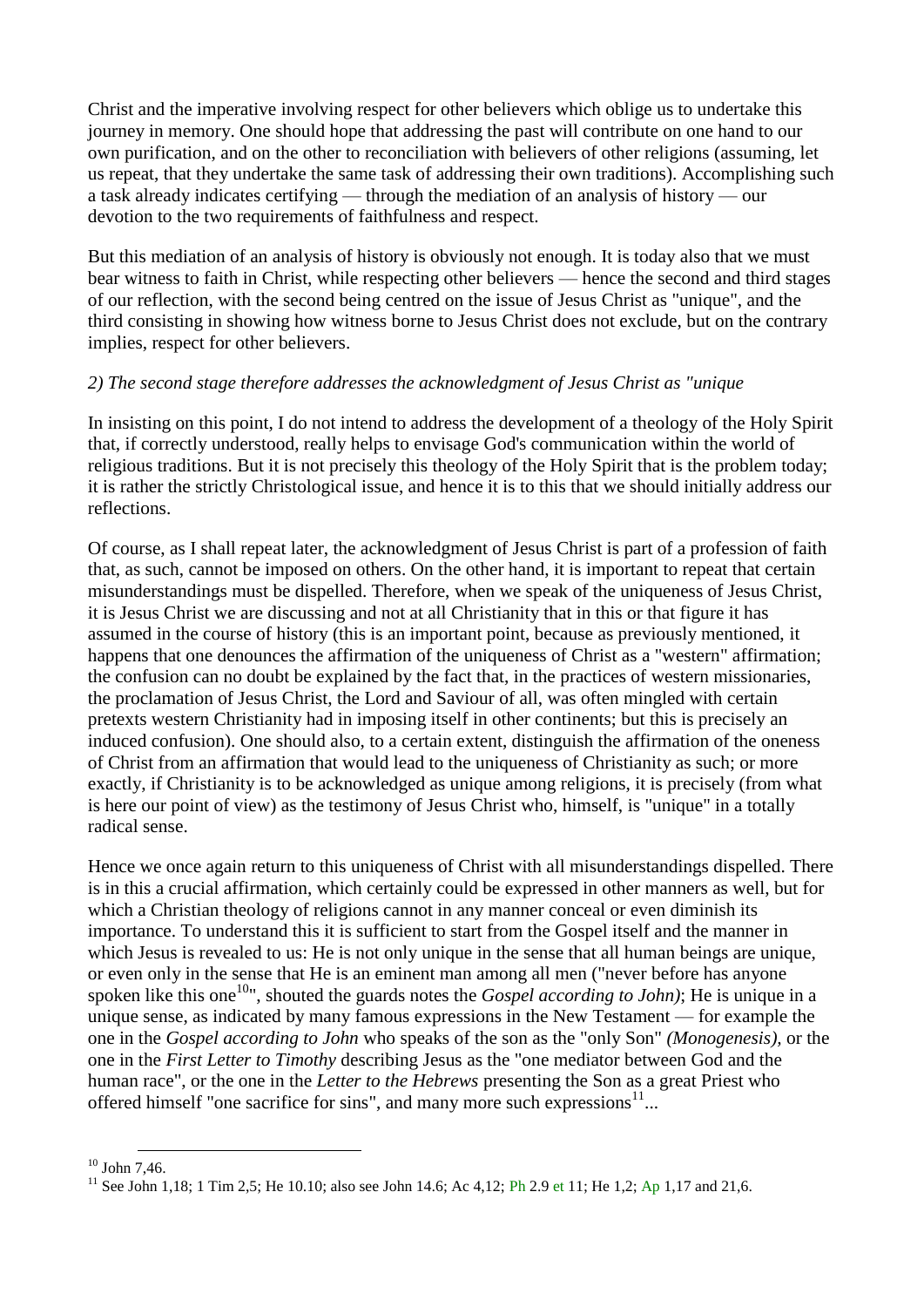Whatever the diversities in these expressions may be, a Christian theology of religions must in particular be attentive to the three fundamental mysteries through which the uniqueness of Christ is revealed to us. First of all the mystery of the Incarnation: it is important to show that this is not a simple manifestation of the divine (as has happened through men and women profoundly united to God), but instead the becoming-man of the only Son of God and therefore, as such, a unique event in the entire history of humankind. Then there is the mystery of the Cross: this is the Son of God Himself who offered His life to the very end and died for us and for all humankind. Finally there is the mystery of the Resurrection: an unprecedented event in history and one through which Jesus really became the "first-born among the dead". A Christian theology of religion has the duty of proving how each of these mysteries indicates in its own way the uniqueness of Jesus Christ. This partly involves a doctrinal comparison with other religions, a comparison which obviously is not addressed to deny the original and unique characteristics of this or that religious founding figure in other traditions, but to acknowledging the incomparable uniqueness of Jesus Christ. This on the other hand leads to a reflection on the history of the Christological dogma, allowing the acknowledgment in particular of the intense reflection of the Church Fathers between the  $4<sup>th</sup>$  and the 7<sup>th</sup> Centuries, who certainly reflected within a very different situation (that of controversies with Arian, Nestorian and Monophysite positions), but who within this context made the effort to announce the uniqueness of Jesus Christ as true man and true God. This finally leads to a reflection analogous to the one developed by Saint Thomas Aquinas when, in yet another totally different context, he asked himself whether one single divine person could assume two human natures and whether the Son of God had to assume the human nature of all his creatures; let us simply mention that Thomas, although acknowledging that *God, per se,* could have assumed two human natures ("because the created could not pose limitations to the uncreated<sup>12</sup>"), strongly rejected the hypothesis according to which the Son of God might have assumed the human natures of all his creatures:

"...this would deviate from the dignity of the Son of God Incarnate who, in his human nature, is 'the first among many brothers', as He is, according to His divine nature, 'the first born among all creatures, all things being created in Him'. All men effectively have the same dignity. — Finally, one agrees that, if only one divine person is incarnated, only one human nature is assumed, so that unity is safeguarded by both sides $13\degree$ .

Christianity's dialogue with other religions leads us therefore to once again address, following the various paths suggested here, the crucial issue concerning Christ's identity. It is a question today as it was yesterday, albeit in a new context — of acknowledging what we have received from the Scriptures: the faith according to which Jesus Christ is not a man like others - he was eminent —, but a unique man among all others because He was God's presence amidst us and who, crucified one day in time, rose from the dead. Here I have only addressed the fundamental enunciations of the Incarnation and the paschal mystery, but one really should complete this with other affirmations also left to us in the New Testament and developed by the Church's great tradition — from John's meditation on the Word present in God to the eschatological subjects of Christ's parousia at the end of history.

Hence one observes the incidences of this reflection on the problem of "dual belonging". If this is understood to mean that the Christian may continue to follow certain ancestral traditions (not only cultural but strictly religious), the issue is to see whether these traditions are compatible, or not, with adhesion to the only Saviour, Jesus Christ; if so there is nothing to fear, and one should even rejoice that conversion to Christ allows the acknowledgment of this legacy (thereby endowing it with a new meaning); but in such a case why use the expression "dual belonging" which is

<sup>12</sup> *Somme theologique,* Ilia, qu. 3, art. 7, *resp.* French translation Ch.-V. Heris, "Revue des jeunes", 1927, p. 151).

<sup>13</sup> *Ibid.,* Ilia, qu. 4, art. 5, resp. *{loc. cit.,* p. 184).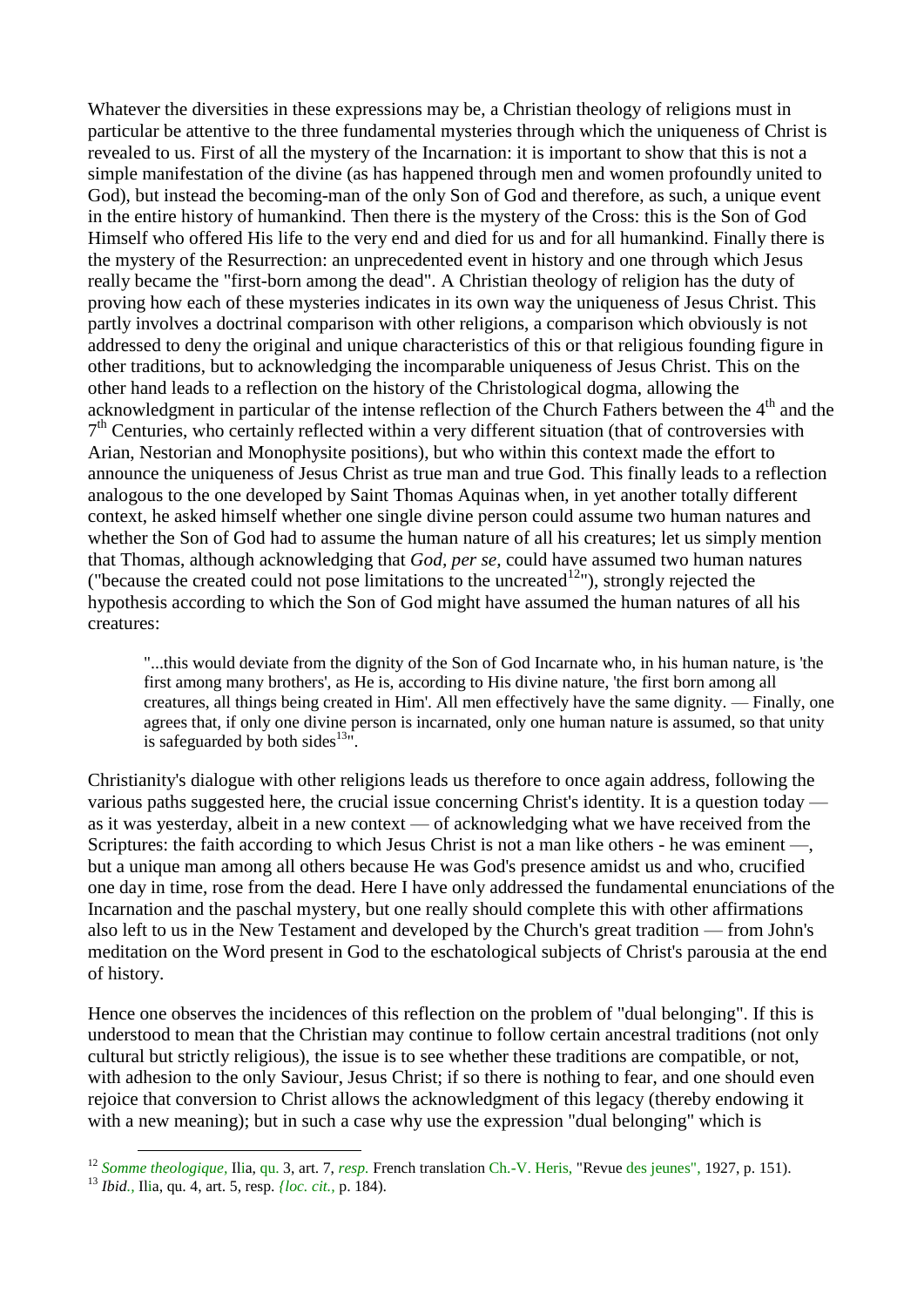ambiguous? If on the contrary, the fact of remaining attached to these traditions prevents a real adhesion to Christ, this form of "dual belonging" becomes incompatible with what is required in professing the Christian faith $14$ .

This is therefore the second stage of a Christian theology of religions:

acknowledge, also within the debate with religions, the incomparable uniqueness of Jesus confessed as the Christ as far as Christian communities are concerned.

How can this task be honoured while respecting other believers who do not share this faith?

*3) We will now address the third stage, inseparable from the second: it consists in proving how bearing witness to Jesus Christ does not exclude, but on the contrary implies, respect for the beliefs of others*

It is easy to formulate a first reflection: effectively, and unlike what took place in the past, bearing witness to the unique Christ cannot be imposed on those who have other beliefs, neither by force obviously, nor by subtle attempts to oblige these believers to accept our faith. This point has become too obvious to linger excessively on it. We will simply express two considerations: on the one hand the claim to wish to impose on others our affirmations about Christ would not respect the statute of these affirmations, which are the result of an act of faith and as such require the consent of human free will; on the other hand, it would not respect the manner in which Jesus of Nazareth spoke of relations with others and therefore He Himself spoke to all those he met on his path - now the quality of the testimony born to Christ is not only linked to the justness of what is said about him, but also the manner in which it is said. Such a testimony is not therefore incompatible with a respectful attitude with regard to those of other beliefs - it is in fact required.

The question however returns, and in the radical form: if it is true that it is possible to bear witness to Jesus Christ without expecting to impose one's faith, but rather feeling profound respect for others, won't this respect necessarily be limited by the unprecedented affirmation according to which Jesus Christ is the Only Son of God, the only Mediator between God and humankind, and the world's Saviour? One observes the seriousness of the issue, not only addressing the Church's real behaviour towards those with other beliefs, but addressing the "claim" linked to the very acknowledgment of Jesus Christ as radically unique.

To answer this question, it is not sufficient to remember the very clear affirmations in the New Testament about what we today call the uniqueness of Christ; as previously mentioned; we have instead the task of showing how these affirmations do not exclude, but on the contrary imply, respect for those who believe in other religions. Nor is it sufficient to answer this question by stating that Christians have the right to acknowledge Jesus Christ as radically unique, because consequently one would acknowledge Muslims or Buddhists the right to profess their own beliefs and doctrines; such an answer would be insufficient because the Christian affirmation is, in this sense, far more radical than that of Islam (which considers Muhammad only a prophet, even if he is the greatest of prophets) and far more radical than that of Buddhism (which originally saw in Gautama the Buddha only a man, although this eminent man achieved Awakening). Stating that Jesus Christ is the Only Son of God, that He gave his life for humankind and that He is the world's Saviour, certainly does not mean that one must impose one's faith on other believers, but it does

<sup>&</sup>lt;sup>14</sup> An analogous discernment should be undertaken when reflecting on the experience of prayer with believers of other religions: is it a manner of expressing our desire for communion, in the full awareness of what separates us, but also sharing our spiritual research and our attachment to the values of justice and peace? Or is this a manner for relativising our confession of faith in Jesus Christ believing that all paths are equivalent and therefore indifferent?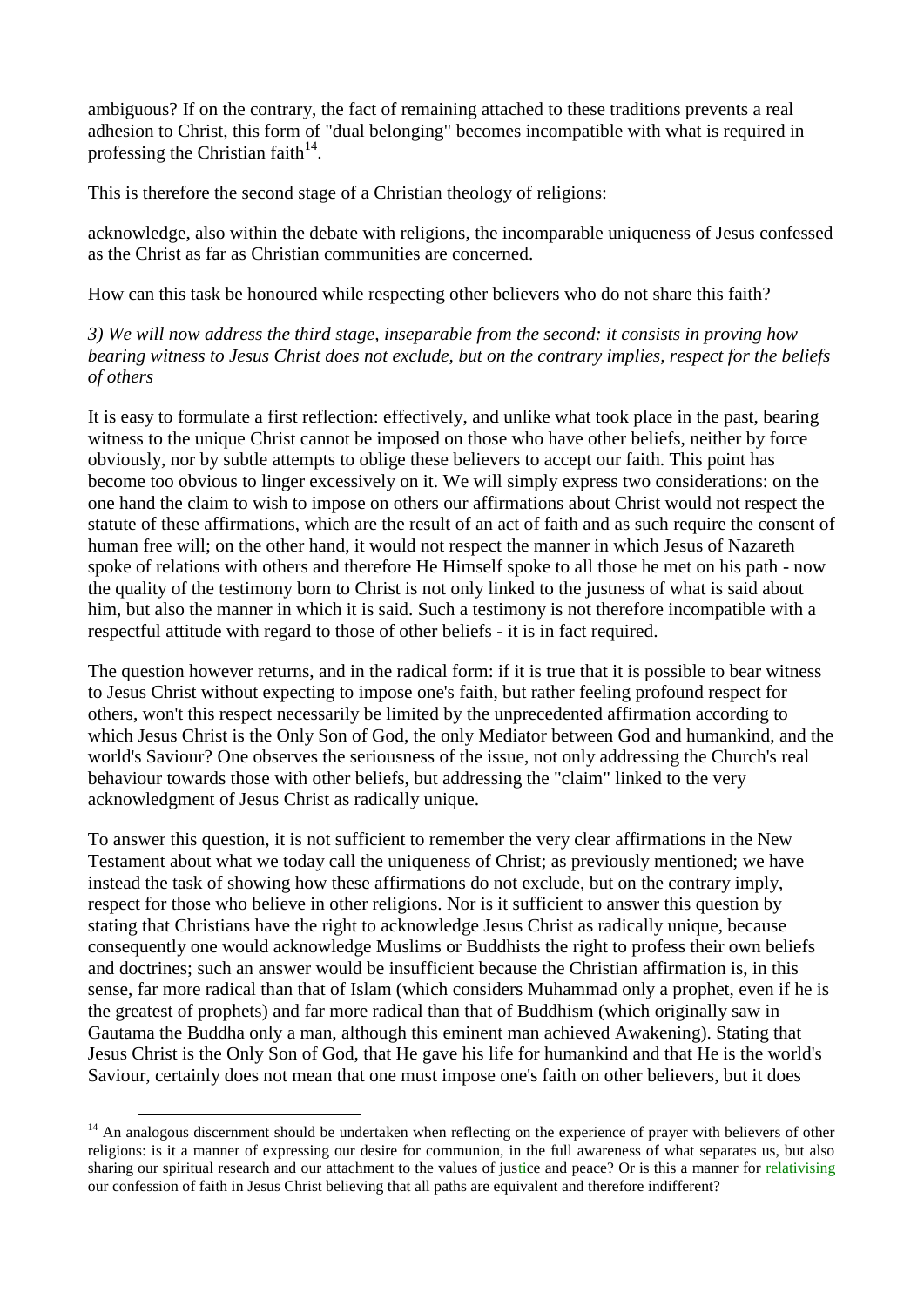mean, to say the least, that one acknowledges that this faith has an absolutely universal scope, in the sense that each human being is concerned by Christ in the very depths of his destiny. Now how can such a faith claim the right to the respect requested in relations with those who have other beliefs? And furthermore how can it allow itself to intrinsically establish the need for such respect? This is precisely what a Christian theology of religions must try to prove today.

The faith can above all do this by remembering that according to the great tradition, the acknowledgment of the unique Christ can never be separated from another affirmation: the call to believers to become the brothers of Christ, God's "adoptive children" - or also, expressed in another manner, "other christs". This does not obviously deny or relativise the filiation of the "Monogenic" and His human-divine destiny in all they have that is unique: He is the only one procreated for all eternity and who, having become a man, delivered Himself "once and for all" for the whole of humankind. He is the "First-born of all the dead". He is the Alpha and the Omega. All the same, in spite of such a uniqueness that is constitutive of His person, *or rather due to this uniqueness.,* He has the power to communicate to all what He has received from His Father<sup>15</sup> - according to the well-known saying: "God became man that man might become God". While the Christian faith professes the uniqueness of the Son of God, it also states — to repeat the words of the Pauline  $Hymn$  — this Son-did not jealously retain the rank that made Him equal to  $God<sup>16</sup>$ , and that in this sense His uniqueness is not to be understood as an exclusive uniqueness, but in the sense, instead, of rendering possible communication to everyone, through the Holy Spirit, of the holiness that the Son Himself received from His Father;

Having reached this point, we already understand that faith in Christ as "the way, the truth and the life", does not prevent the acknowledgment of what is "true and holy" in other religions, not only in the sense in which the Fathers of the Church developed their theology of the Word of God existing before the coming of Christ, and already at work in the world of nations, but also in the sense that the Gift made by the Father to His Son, understood as the very condition for a universal communication of the Holy Spirit, theologically founds the existence of these testimonies of truth and holiness rendered by other believers in history after the coming of Christ — whether through certain forms of prayer or the quality of their behaviour towards others (bearing in mind that counter-testimonies may also be present, each time the religion itself is used as a guarantee or pretext for unchaining hatred or violence).

One must however also add that the relation between the Son of God and humankind falls under the sign of a grain of wheat fallen on the ground. One should remember Chapter 12 in *John's Gospel:* some Greeks have come to visit Philip and say to him "Sir, we would like to see Jesus", Philip told Andrew and together they told Jesus; now to this question posed by both the Greek and the Jews both no doubt hoping for an immediate revelation of Jesus as the Lord of everyone —, Jesus answered with these famous words: "unless a grain of wheat falls to the ground and dies, it remains just a grain of wheat; but if it dies, it produces much fruit. Whoever loves his life loses it, and whoever hates his life in this world will preserve it for eternal life" (John 12, 24-25). Jesus, however, did not attempt to be seen by all; His Lordship was not to occur except through the paradoxical path of His own death, and it was only in this manner that He was not to remain alone, but was to bring abundant fruit; and there would also be Christians who were not to follow the Lord except by accepting to die too, and through this path bringing many fruits. Within the framework of our reflection, this means that it is not enough to present the gift of God to His Son as "non exclusive" in the sense previously mentioned (the sense according to which He Himself is the founder of all testimonies of truth and holiness here and there in the world — through, let us

<sup>&</sup>lt;sup>15</sup> Safeguarding the fact once again that He received this *for all eternity* — because this belongs to Him —; it is however important to understand that this very uniqueness provides an opportunity for universal communication.  $16$  Cf. Ph 2,6.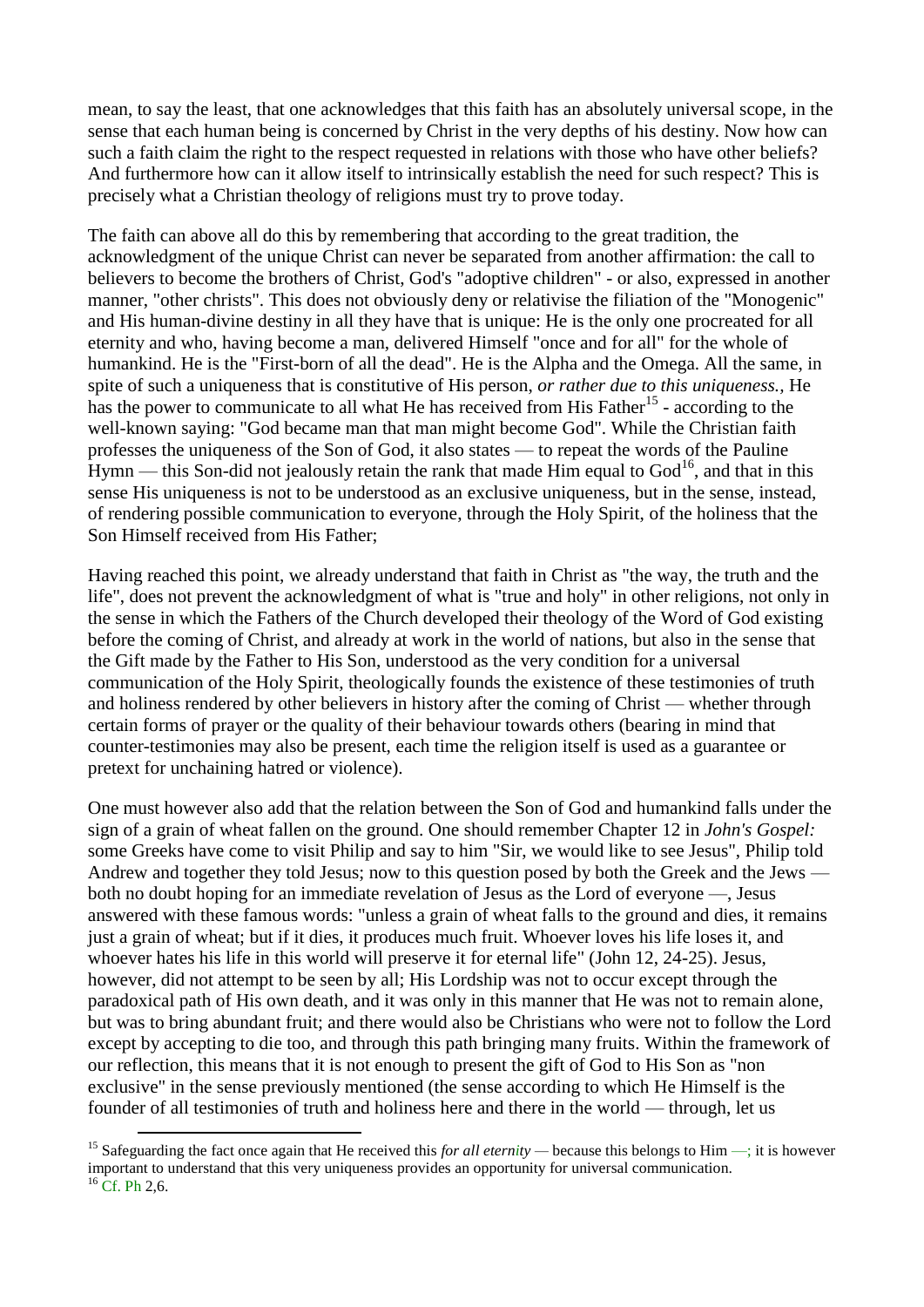remember, the universal work of the Holy Spirit -), but that this bond between the Son of God and humankind is not at all a bond of domination and that in fact it occurs through the humble grain of wheat fallen to the ground — or if one prefers to use a different word — *kenosis.*

This is the extent one must go to, in fully answering the question posed earlier: faith in Christ as "the way, the truth and the life" in no way affects respect for other believers because the Son of God does not attempt to impose Himself, however, even if attempting to acknowledge Him as the Lord, the need for radical humility comes first. Christians will obviously not use this as a pretext for relativising the universal scope of what God accomplished through His Son, but will at least understand that this universal scope is not necessarily made manifest in a visible manner; they will understand that this is however impeded wherever interreligious violence gains the upper hand (because the Kingdom of Christ, cannot be imposed with force); they will furthermore understand that it runs the risk of being distorted by a certain idea of the Christian mission, when this mission is not exercised in the manner in which Christ Himself lived - like a grain of wheat fallen to the ground.

## *4) This last consideration introduces the fourth stage of our route: it is the task of a Christian theology of religions to specify the meaning and the role of the Church in times of interreligious dialogue and to reflect in particular on the mission that remains hers among other believers*

I previously mentioned the difficulties often encountered in modern times: generally speaking, mercifully, one is no longer tempted by a strict interpretation of the saying "no salvation outside the Church" (as often happened in the past), one instead questions the opposite, what mission can one still acknowledge for the Church in a situation in which one has a far more positive view of this or that religion, and when acknowledging other believers' right to salvation within their own respective traditions.

Now the answer to this contemporary difficulty must above all be coherent with what has been developed in the second and third stages of our reflection: bearing witness to Christ and what He has that is unique *and* showing respect for other believers. This means that the Church cannot be allowed - due to her profession of faith in the unique Christ - to permit any form of intolerance and *afortiori* of violence with regard to other believers; this also means, in the opposite sense, that the need for respect cannot be used as an alibi for mitigating the scope of her profession of faith in Jesus Christ as the Only Son of God and Saviour of the world.

The perspective defined is faithful to the two basic orientations we have received - from the New Testament: one of these attracts attention to the particularity of the group that received the revelation of the only Christ; the other presents the need to announce the Gospel to all nations.

To illustrate the first orientation, I shall mention here the dialogue of Judas (not the Iscariot) with Jesus in Chapter 14 of *John's Gospel.* Judas asks Jesus: "Master, how does it come about that you will reveal yourself to us and not to the world?"; and Jesus answered: "whoever loves me will keep my word, and my Father will love him; and we will come back to him and make our dwelling with him" (John 14,22-23). This passage first of all indicates that the revelation of the unique Christ is given to some, but not to all; of course one cannot use this particularity as a pretext for saying that Christ is not really unique, however, the fact remains that only the disciples — and more broadly speaking the members of the Christian community — received this revelation. It is precisely this that caused Judas to ask: "Master, how does it come about that you will reveal yourself to us and not to the world?" But it is remarkable that Jesus did not answer this question directly but rather formulated a requirement for the disciples themselves: "whoever loves me will keep my word, and my Father will love him". This was the second lesson in this episode, and one sees the importance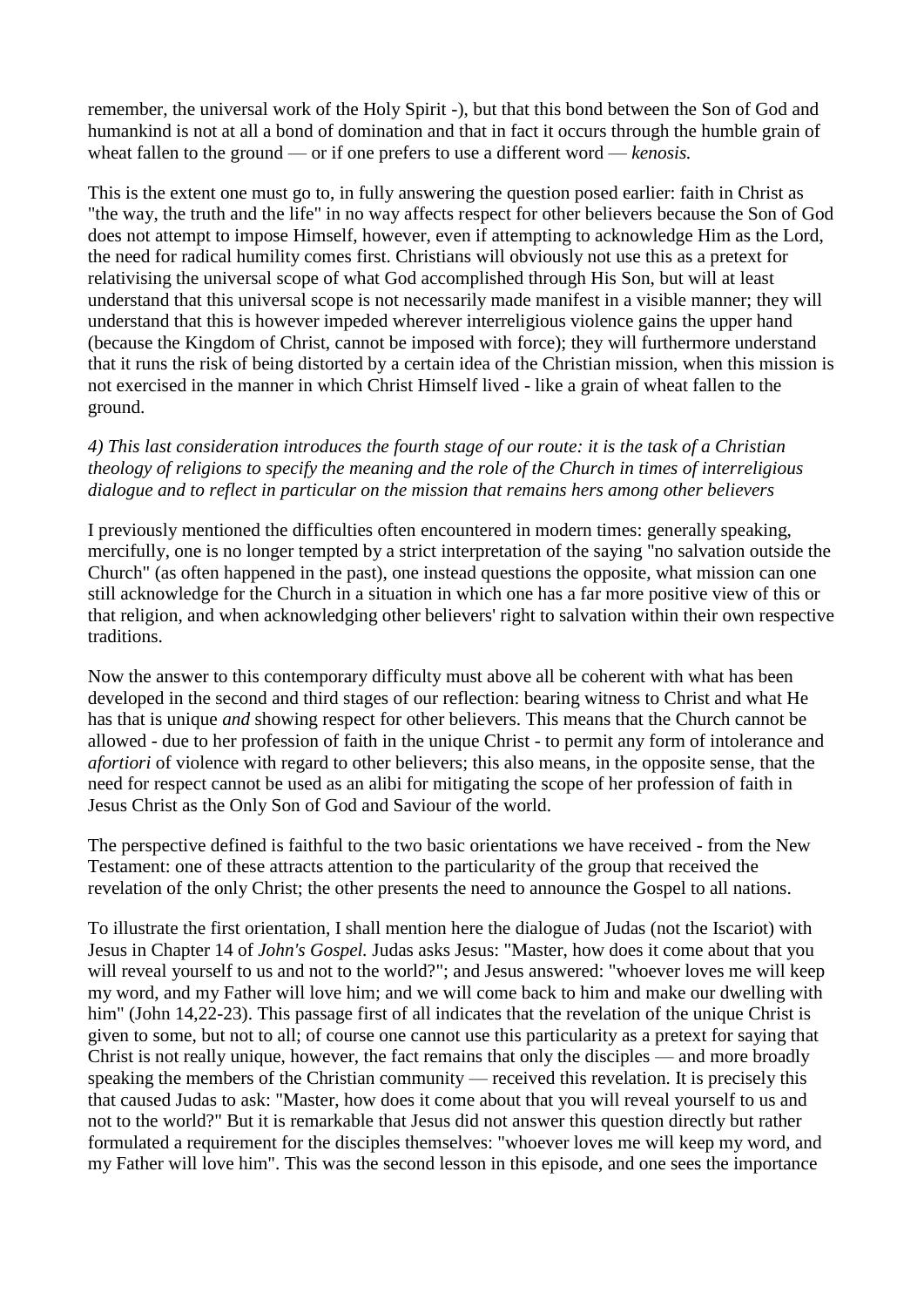for our proposals: if some members of the Church share the astonishment of Judas and worry that the revelation of Christ was only provided for some, they must not see in this an obstacle to their faith (as if to be acknowledged the uniqueness of Christ demanded that the revelation should now instantly be communicated to all), but should instead understand their obligation to love Christ and abide by His word — an obligation imposed upon them for the very reason they have been touched by the announcement of the Gospel.

This does not however mean that the Church should not desire the communication of this Gospel beyond its own borders. So we come to the second orientation previously mentioned: the New Testament above all emphasises the need to announce the Gospel to all nations. One should bear in mind all the texts in the Gospel involving mission, but my objective leads me above all to privilege Paul's famous passage in Chapter 10 of the *Letter to the Romans:* "there is no distinction between Jew and Greek: the same Lord is Lord of all, enriching all those who call upon him. *Everyone who calls on the name of the Lord will be saved.* But how can they call on him in whom they do not believe? And how can they believe in him of whom they have not heard? And how can they hear without someone to preach? And how can people preach unless they are sent?" (Rom 10,12-15). What is important here is to understand that there is not a contradiction between the fact that Christ was announced to some and the need for an announcement to all. On the contrary they mutually call on each other, precisely because the Church does not coincide with the world and a large space is thereby opened for the announcement of the Gospel. We must certainly believe and profoundly hope that men and women are redeemed by God even within their own religious traditions, but in no way does this affect the request made to the ecclesial community to bear witness to the uniqueness of Christ.

These two orientations we receive from the New Testament become one in reality in the mystery of election, if at least not understood as the exclusive privilege of the particular, but a condition for opening to the universal. The same applies to the election of Israel in the Bible: a particular people are chosen, but their election must be beneficial to all. The same applies to the Church, not at all in the sense that she should replace Israel (we are well aware of the serious ambiguities resulting from this idea, and the manner in which it has at times been used to legitimise forms of antisemitism), but in the sense that the Christian community is itself a particular community, in the sense that it was chosen by grace to bear witness to Christ, and not for itself but for the benefit of the whole of humankind. It is with an awareness of this mission that the need to announce the Gospel everywhere and always takes root, and this also in the multi-religious situation we are experiencing — as long as we express this hope "with gentleness and reverence", according to the famous expression in *Peter's first letter* (1 P 3,15-16). A Christian theology of religions must however show the foundation for this acknowledgment of the Church's evangelising role and work in this context that is ours, taking care to specify the conditions and needs of an ecclesial mission that must be, also in its form, as coherent as possible with the words and actions of Jesus in his encounters with the men and women of his time.

The four stages in this route we have proposed are obviously not exhaustive, and I do not claim to provide immediate answers to all the questions raised today within the framework of the theology of religions. I hope I have at least suggested routes it is possible to follow, benefiting from the intense work carried out after the Second Vatican Council, but also concerned with overcoming the difficulties encountered here and there. I hope l have also shown that in this very task, paragraph 2 of *Nostra Aetate* provides us with crucial reference points; a Christian theology of religions will always have to assess closely the manner in which it will, or will not, consider the two requirements analysed in this paper: acknowledging what is true and holy in other religions and announcing the Christ who is "the way, the truth and the life". Even more, I have attempted to emphasise that such a theology should also consider the relation between these two requirements, that of course appear as